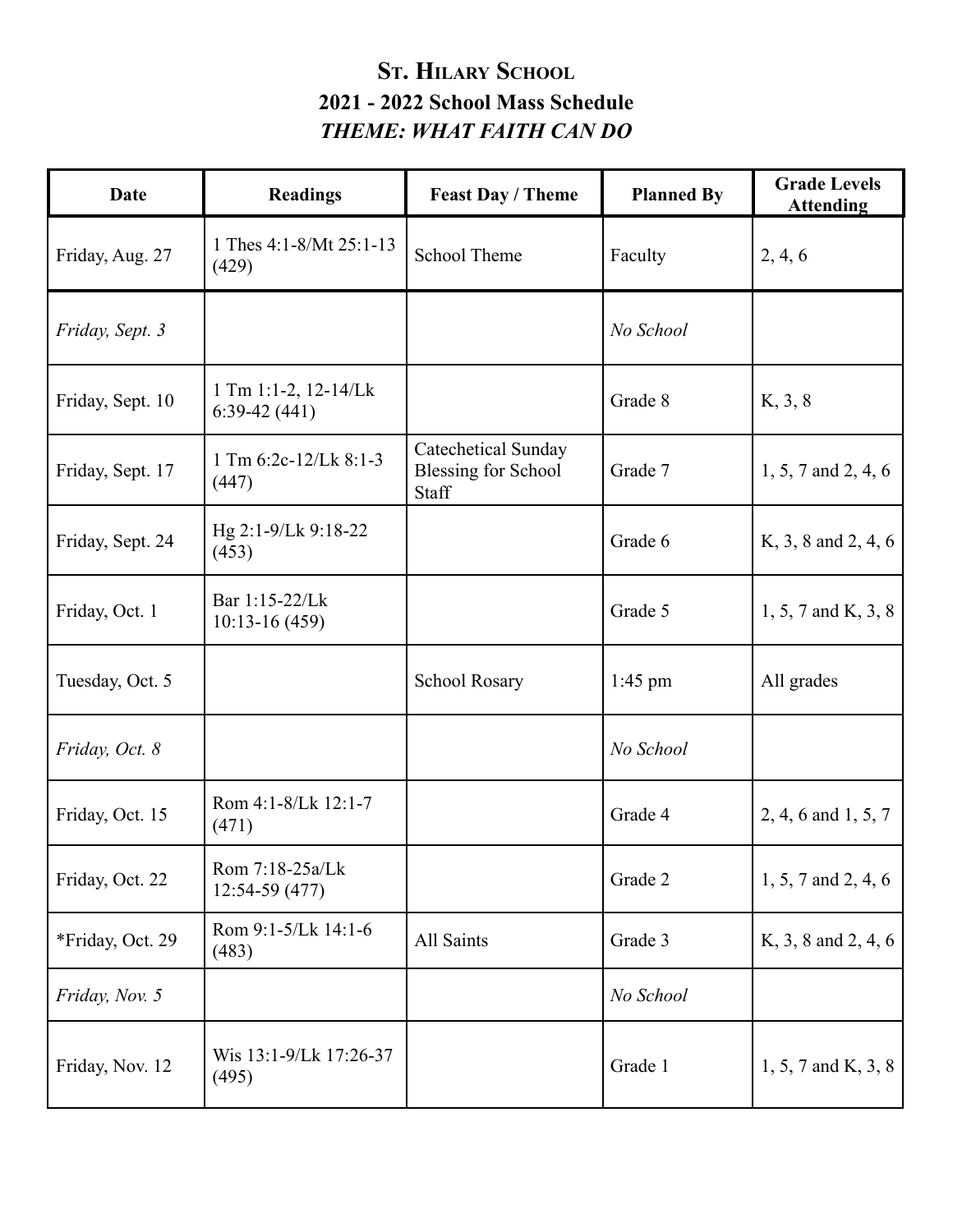| Friday, Nov. 19        | 1 Mc 4:36-37, 52-59/Lk<br>19:45-48 (501)              |                                | Grade 8                                | K, 3, 8 and 2, 4, 6 |
|------------------------|-------------------------------------------------------|--------------------------------|----------------------------------------|---------------------|
| Tuesday, Nov. 23       |                                                       | Thanksgiving Prayer<br>Service | $1:45$ pm<br>Fr. Popik<br>Mrs. Woodman | All grades          |
| Friday, Nov. 26        |                                                       |                                | No School                              |                     |
| Tuesday, Nov. 30       | Rom 10:9-18/Mt<br>4:18-22 (684) Pss Prop              | Reconciliation<br>Grades 3 - 8 | $10:15$ - lunches                      | <b>Schedule TBD</b> |
| Friday, Dec. 3         | Is 29:17-24/Mt 9:27-31<br>(179)                       | St. Nick Day                   | Grade 2                                | 2, 4, 6 and 1, 5, 7 |
| Wednesday, Dec.<br>8   | Gn 3:9-15, 20/Eph<br>1:3-6, 11-12/Lk 1:26-38<br>(689) | <b>Immaculate Conception</b>   | Grade 4                                | K, 3, 8 and 2, 4, 6 |
| Friday, December<br>10 |                                                       |                                | No School Mass                         |                     |
| Friday, Dec. 17        | Gn 49:2, 8-10/Mt 1:1-17<br>(193)                      |                                | Grade 5                                | 1, 5, 7 and K, 3, 8 |
| Friday, Dec. 24        |                                                       |                                | No School                              |                     |
| Friday, Dec. 31        |                                                       |                                | No School                              |                     |
| *Friday, Jan. 7        | 1 Jn 5:5-13/Lk 5:12-16<br>(216)                       |                                | Grade 1                                | K, 3, 8 and 1, 5, 7 |
| Friday, Jan. 14        | 1 Sm 8:4-7, 10-22a/Mk<br>$2:1-12(309)$                | Feast of St. Hilary            | Grade 7                                | 1, 5, 7 and 2, 4, 6 |
| Friday, Jan. 21        | 1 Sm 24:3-21/Mk<br>$3:13-19(315)$                     | Mass for Right to Life         | Grade 6                                | 2, 4, 6 and K, 3, 8 |
| Friday, Jan. 28        | 2 Sm 11:1-4a, 5-10a,<br>13-17/Mk 4:26-34 (321)        |                                | Grade 3                                | K, 3, 8 and 1, 5, 7 |
| Friday, Feb. 4         | Sir 47:2-11/Mk 6:14-29<br>(327)                       | Catholic Schools Week          | Grade 4                                | 2, 4, 6 and K, 3, 8 |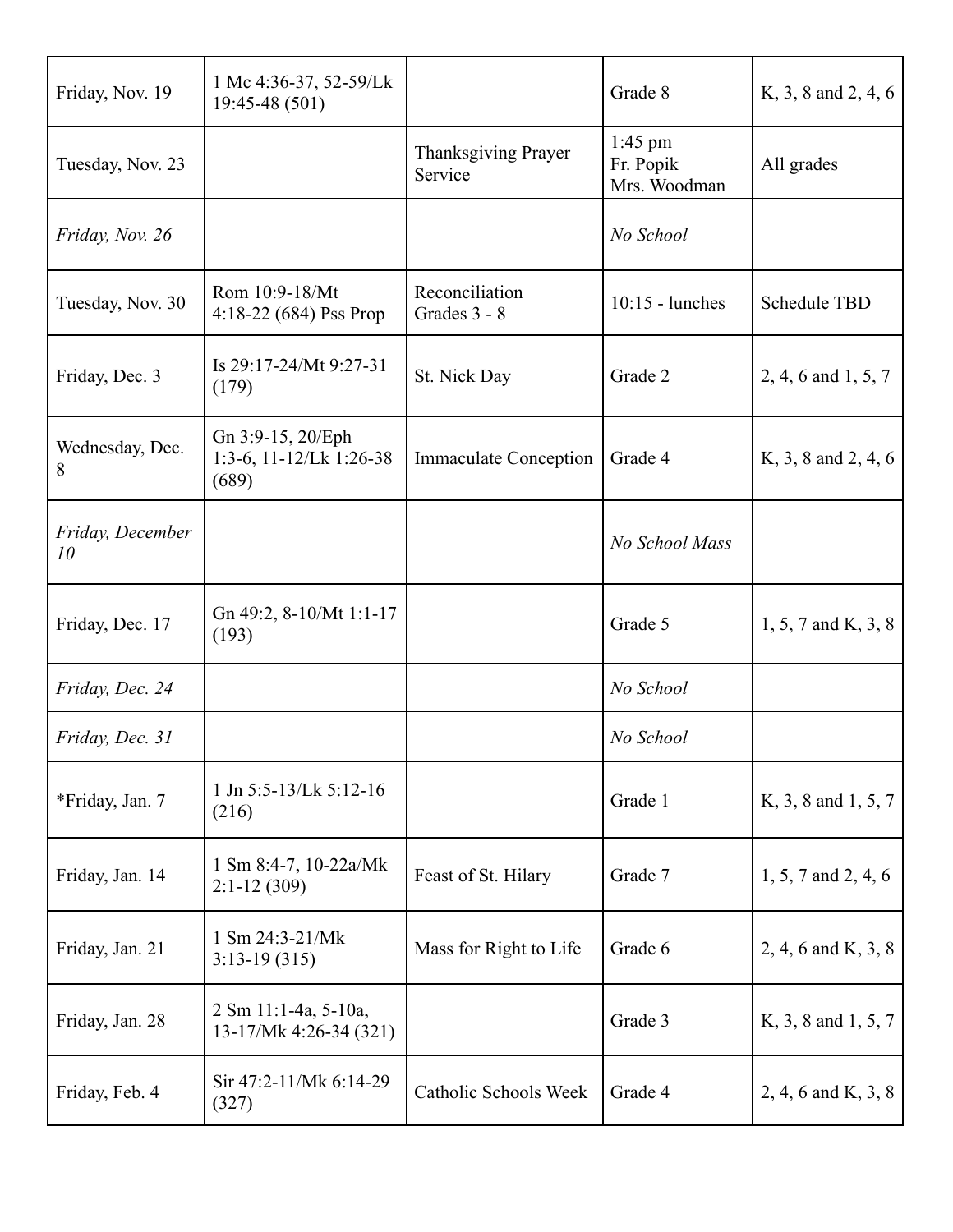| Friday, Feb. 11      | 1 Kgs 11:29-32;<br>12:19/Mk 7:31-37 (333)                  |                                | Grade 5                | 1, 5, 7 and 2, 4, 6     |
|----------------------|------------------------------------------------------------|--------------------------------|------------------------|-------------------------|
| Friday, Feb. 18      |                                                            |                                | No School              |                         |
| Friday, Feb. 25      | Jas 5:9-12/Mk 10:1-12<br>(345)                             |                                | Grade 8                | K, 3, 8 and 1, 5, 7     |
| Wednesday, Mar.<br>2 | Jl 2:12-18/2 Cor<br>$5:20 - 6:2/Mt$ 6:1-6,<br>$16-18(219)$ | Ash Wednesday                  | Grade 6                | 2, 4, 6 and K, 3, 8     |
| Friday, Mar 4        |                                                            |                                | No School Mass         |                         |
| Thursday, Mar. 10    |                                                            | <b>Stations of the Cross</b>   | Grade 7<br>1:45<br>pm  | <b>TBD</b>              |
| Friday, Mar. 11      | Ez 18:21-28/Mt 5:20-26<br>(228)                            |                                | Grade 1                | $1, 5, 7$ and $2, 4, 6$ |
| Tuesday, Mar. 15     |                                                            | Reconciliation<br>Grades 2 - 8 | 10:15 am               | Schedule TBD            |
| Friday, Mar. 18      | Gn 37:3-4, 12-13a,<br>17b-28a/Mt 21:33-43,<br>45-46 (234)  | Jane Klenotic<br>Scholarship   | Grade 2                | 2, 4, 6 and K, 3, 8     |
| Friday, Mar. 25      |                                                            |                                | No School              |                         |
| Friday, April 1      | Wis 2:1a, 12-22/Jn<br>$7:1-2$ , 10, 25-30 (248)            |                                | Grade 5                | $1, 5, 7$ and $2, 4, 6$ |
| Friday, April 8      | Jer $20:10-13$ /Jn<br>$10:31-42(255)$                      |                                | Grade 3                | K, 3, 8 and 1, 5, 7     |
| Monday, April 11     |                                                            | Mime of the Passion            | 10:30<br>Grade 8<br>am | <b>TBD</b>              |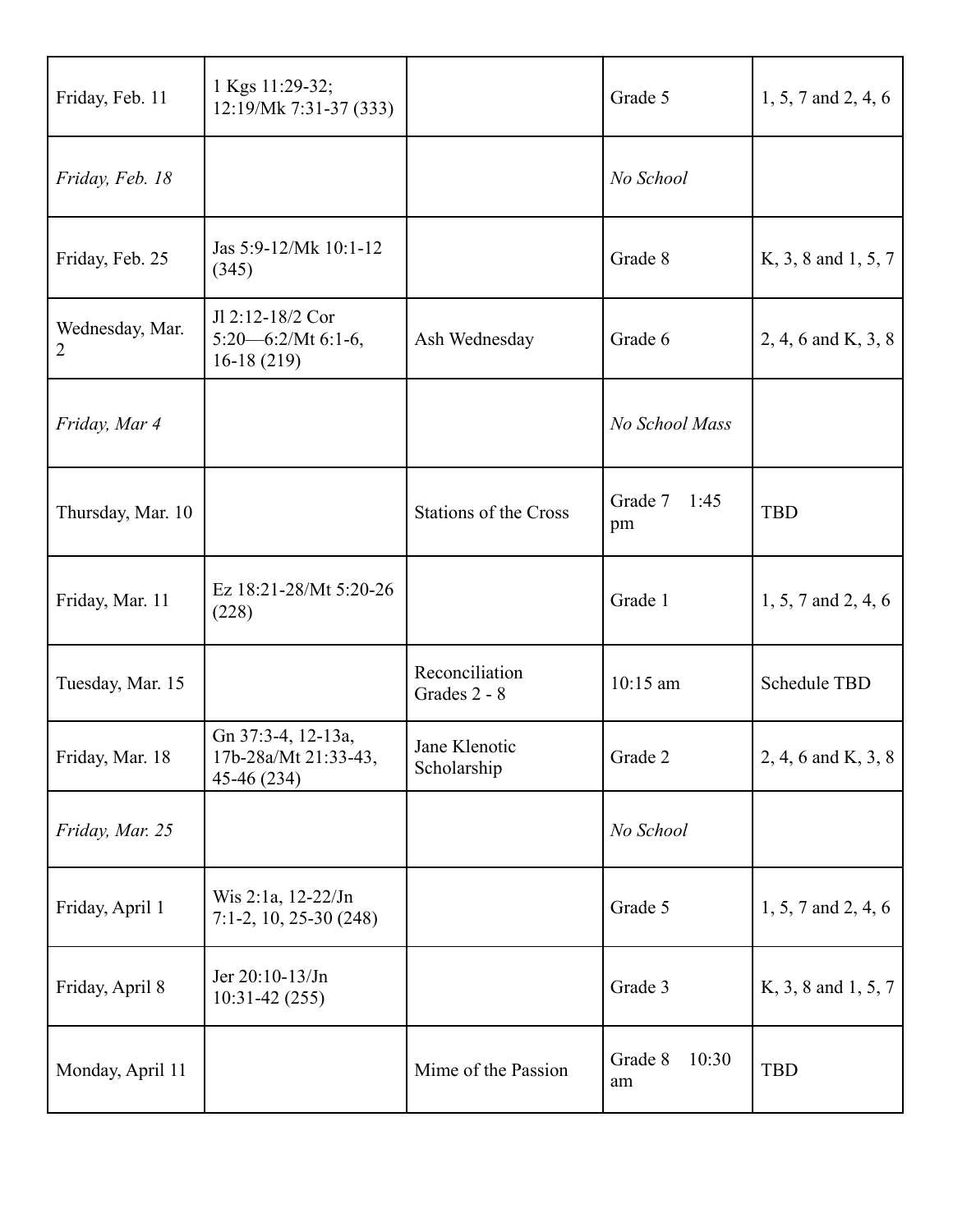| Thursday, April<br>14  |                                                    | Holy Thursday Prayer<br>Service                                       | $1:45$ pm<br>Fr. Popik<br>Mrs. Woodman | <b>TBD</b>          |
|------------------------|----------------------------------------------------|-----------------------------------------------------------------------|----------------------------------------|---------------------|
| Friday, April 15       |                                                    |                                                                       | No School                              |                     |
| Friday, April 22       |                                                    |                                                                       | No School                              |                     |
| Wednesday, April<br>27 | Acts 5:17-26/Jn 3:16-21<br>(269)                   | Jesus Day                                                             | Grade 2                                |                     |
| Friday, April 29       | Acts 5:34-42/Jn 6:1-15<br>(271)                    |                                                                       | Grade 1                                | 1, 5, 7 and K, 3, 8 |
| Friday, May 6          | Acts 9:1-20/Jn 6:52-59<br>(277)                    |                                                                       | Grade 6                                | K, 3, 8 and 2, 4, 6 |
| Friday, May 13         | Acts 13:26-33/Jn 14:1-6<br>(283)                   | Grade 2 Processional<br>Kevin Neff Scholarship<br><b>May Crowning</b> | Grade 2                                | 2, 4, 6 and 1, 5, 7 |
| Tuesday, May 17        |                                                    | <b>School Rosary</b>                                                  | $1:45$ pm                              | <b>TBD</b>          |
| Friday, May 20         | Acts 15:22-31/Jn<br>$15:12-17(289)$                |                                                                       | Grade 7                                | 1, 5, 7 and 2, 4, 6 |
| Friday, May 27         | Acts 18:9-18/Jn<br>$16:20-23(295)$                 | 8 <sup>th</sup> Grade Farewell<br>Mass                                | Grade 8                                | K, 5, 6, 7, 8       |
| Tuesday, May 31        | Zep 3:14-18a or Rom<br>12:9-16/Lk 1:39-56<br>(572) | Graduation                                                            | Grade 8<br>5:30<br>pm                  |                     |
| Friday, June 3         | Acts 25:13b-21/Jn<br>$21:15-19(301)$               | Final School Mass                                                     | Grade 4                                | All grades          |

**References:** Lectionary for Weekday Mass (Lect.)

- All School Masses begin at 9:30am. See the schedule for which grade levels are attending which Masses. If your grade level is not attending, but your class is planning the Mass, please plan on your class still attending Mass. Parents of participants may attend but may not with students. All others will watch the Mass via live stream. Eucharist will be brought to the school for those viewing via live stream.
- For Mass intentions, please call the parish office:  $(330) 867-1055$
- For questions about Lectionary readings, contact Dave Dettloff, Director of Lit. and Music: (330) 867-1055 x202 or email: [ddettloff@sthilarychurch.org](mailto:ddettloff@sthilarychurch.org)